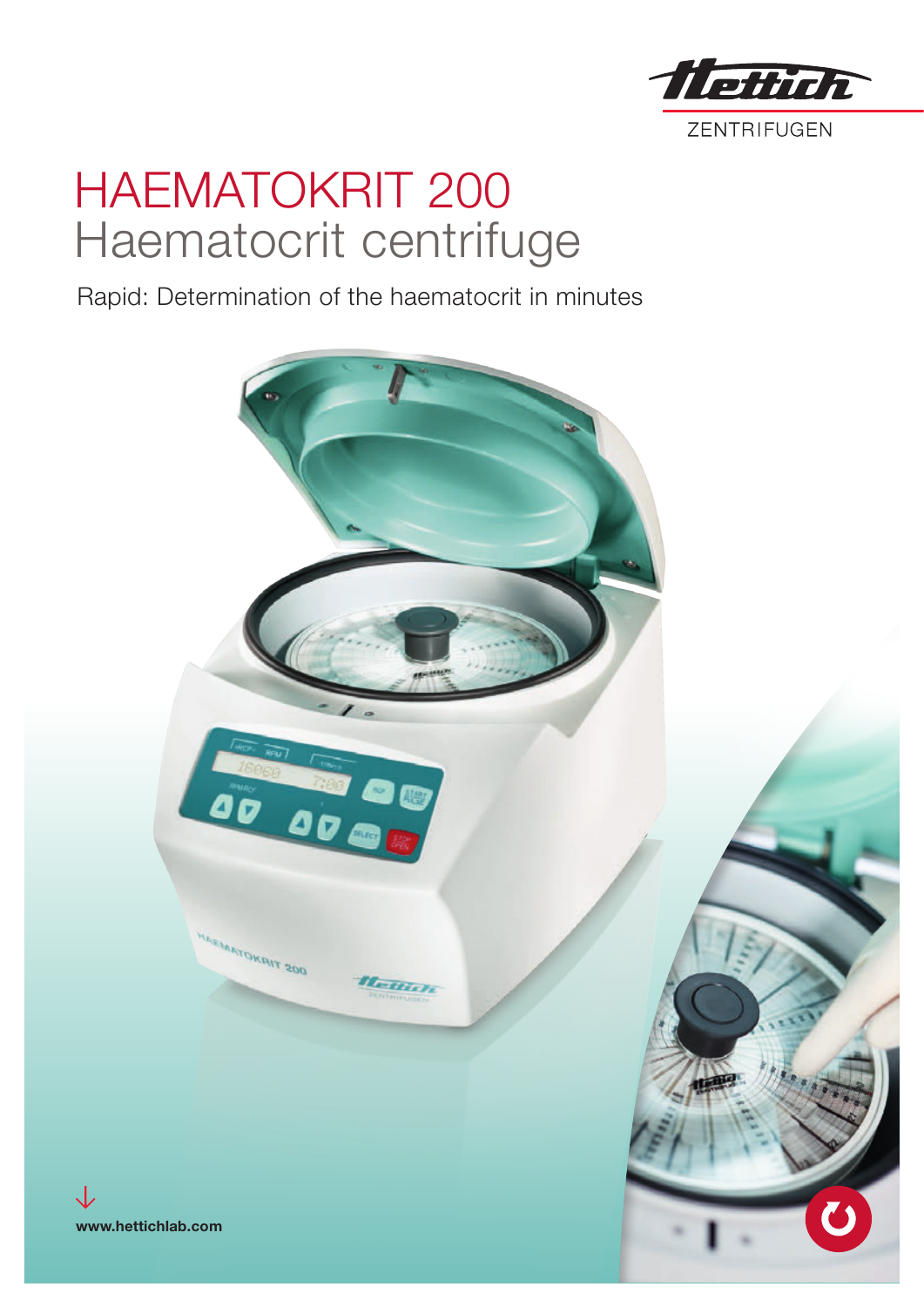### HAEMATOKRIT 200



View into the centrifuging chamber showing rotor 2076 with lid as evaluation disc

### SAVE TIME – ITS RAPID ACCELERATION DELIVERS RESULTS QUICKLY AND RELIABLY

The HAEMATOKRIT 200 is a compact centrifuge to efficiently determine the erythrocyte volume fraction in blood. It can hold up to 24 capillaries per run at an RCF of up to 16,060. The maximum packing density of the cells is achieved within seven minutes. The cell-free plasma is then available for further tests. This model additionally offers a number of features which have been designed to make daily routines simpler and safer.

Its performance makes this model suitable for use in neonatology, haematology and sports medicine.

#### USER-FRIENDLY ACCESSORIES AND HIGH CAPACITY

The accessories range of the centrifuge includes a haematocrit rotor for 24 standard capillaries and a disc rotor for 20 capillaries for buffy coat analysis. A lid is included with both rotors.



HAEMATOKRIT 200 Haematocrit centrifuge

Cat. No. 1801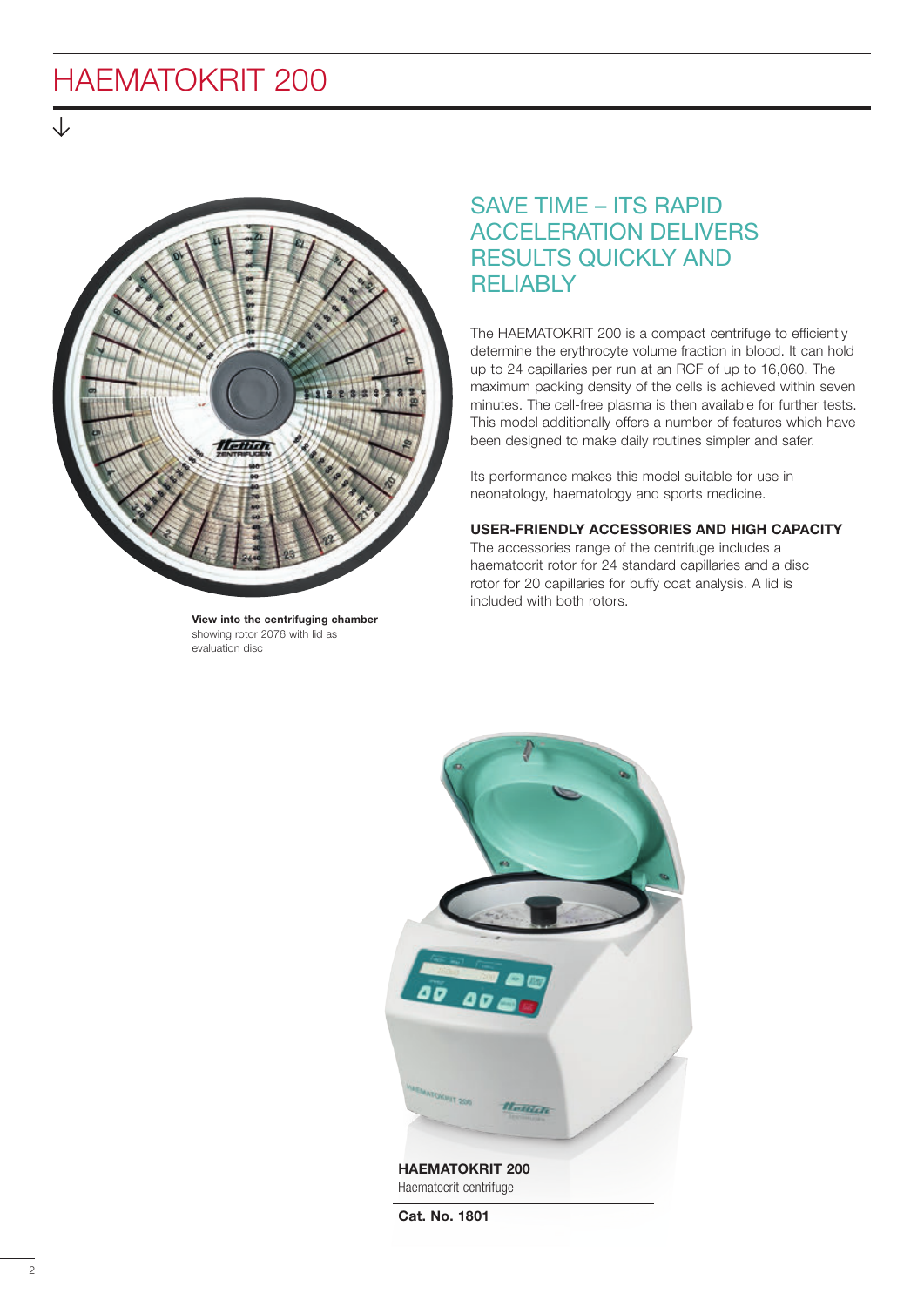## HAEMATOKRIT 200

#### STURDY DESIGN

This centrifuge is of outstanding design with high-quality components. These include a metal lid and a deep metal chamber which securely holds the rotor.

#### PRACTICAL FUNCTIONS

The rotor lid at the same time serves as an evaluation disc, enabling the haematocrit values to be read off without difficulty after sedimentation, without first having to remove the capillaries. This saves time and offers additional safety.

#### MAXIMUM SAFETY

Its unique rotor design ensures safe centrifugation: Each capillary has its own chamber in the segmented haematocrit rotor and is cushioned by a holding tray at the outer rim. This provides optimum protection if the glass breaks. The sturdy housing and solid design ensure mechanical safety.



The holding trays in rotor 2076 are easy to clean and disposable in the case of glass breakage.

Cat. No. E1400 (24 trays)

#### AT A GLANCE



#### FIELDS OF APPLICATION • Haematology

Determination of the haematocrit for diagnostic purposes

Sports medicine Determination of the haematocrit for doping tests

#### EASE OF OPERATION

- Time-saving read-off of the haematocrit value from the rotor
- Practical control panel allows time and speed to be set quickly and easily
- The remaining run time and speed are shown on the display

#### MAX. RCF

• 16,060

#### **SAFETY**

- Lid locking and holding
- Lid dropping protection
- Emergency lid lock release
- Imbalance switch-off
- Deep metal chamber to securely accommodate the rotor

#### MAX. CAPACITY

• 24 standard capillaries (in the haematocrit rotor)

#### • Neonatology Sample preparation for photometric determination of bilirubin in the blood of neonates

#### **DESIGN**

- Ergonomically designed controls
- Well readable display
- Solid lid
- Deep metal chamber

#### OUR SERVICE

You will find information on Hettich partners in your country at www.hettichlab.com